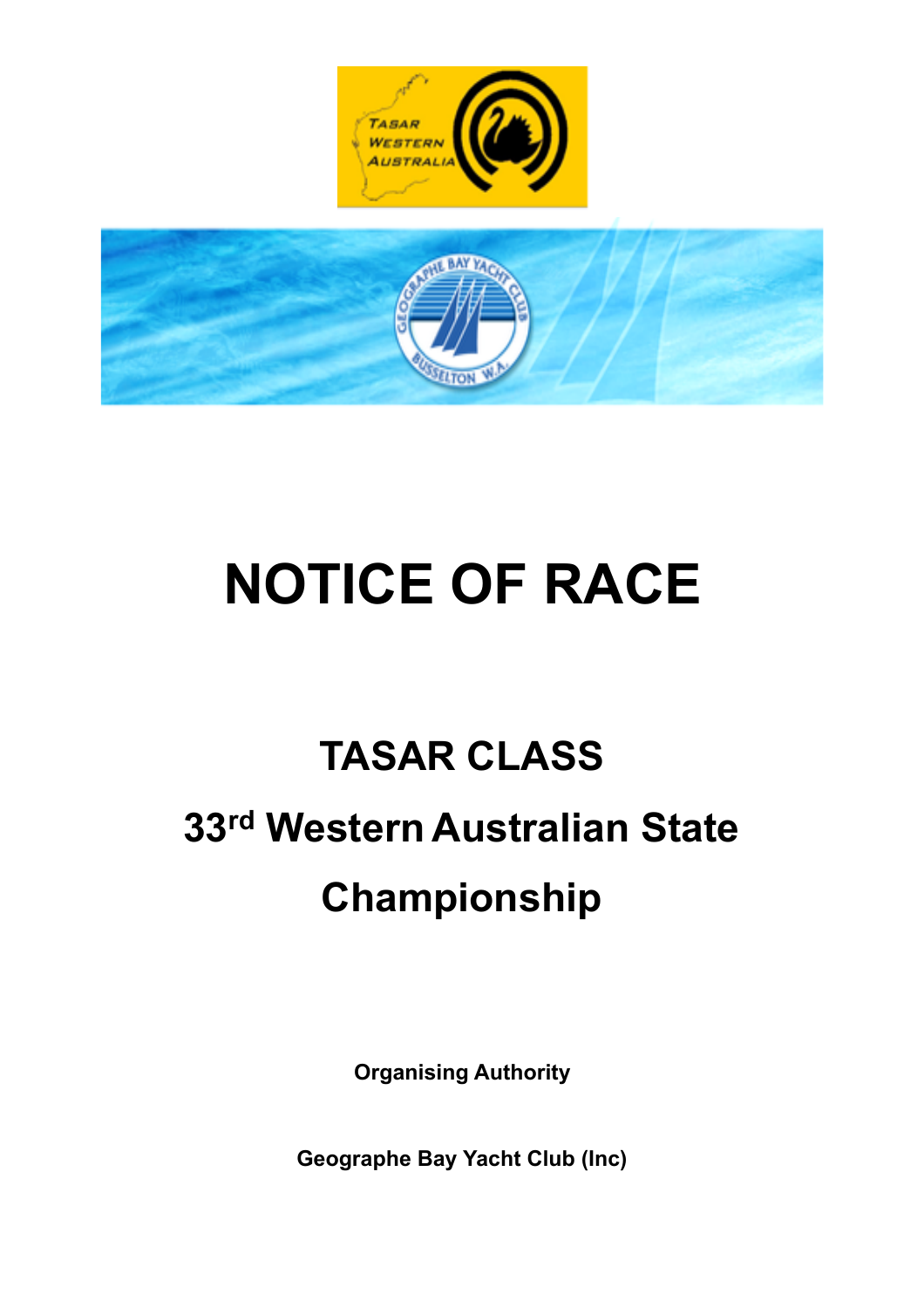### **27th – 28th January 2018**

The 33rd Western Australian Tasar State Championship is being conducted by Geographe Bay Yacht Bay Club on the 27<sup>th</sup> & 28<sup>th</sup> January 2018 on the waters of Geographe Bay and on behalf of the Tasar Association of Western Australia.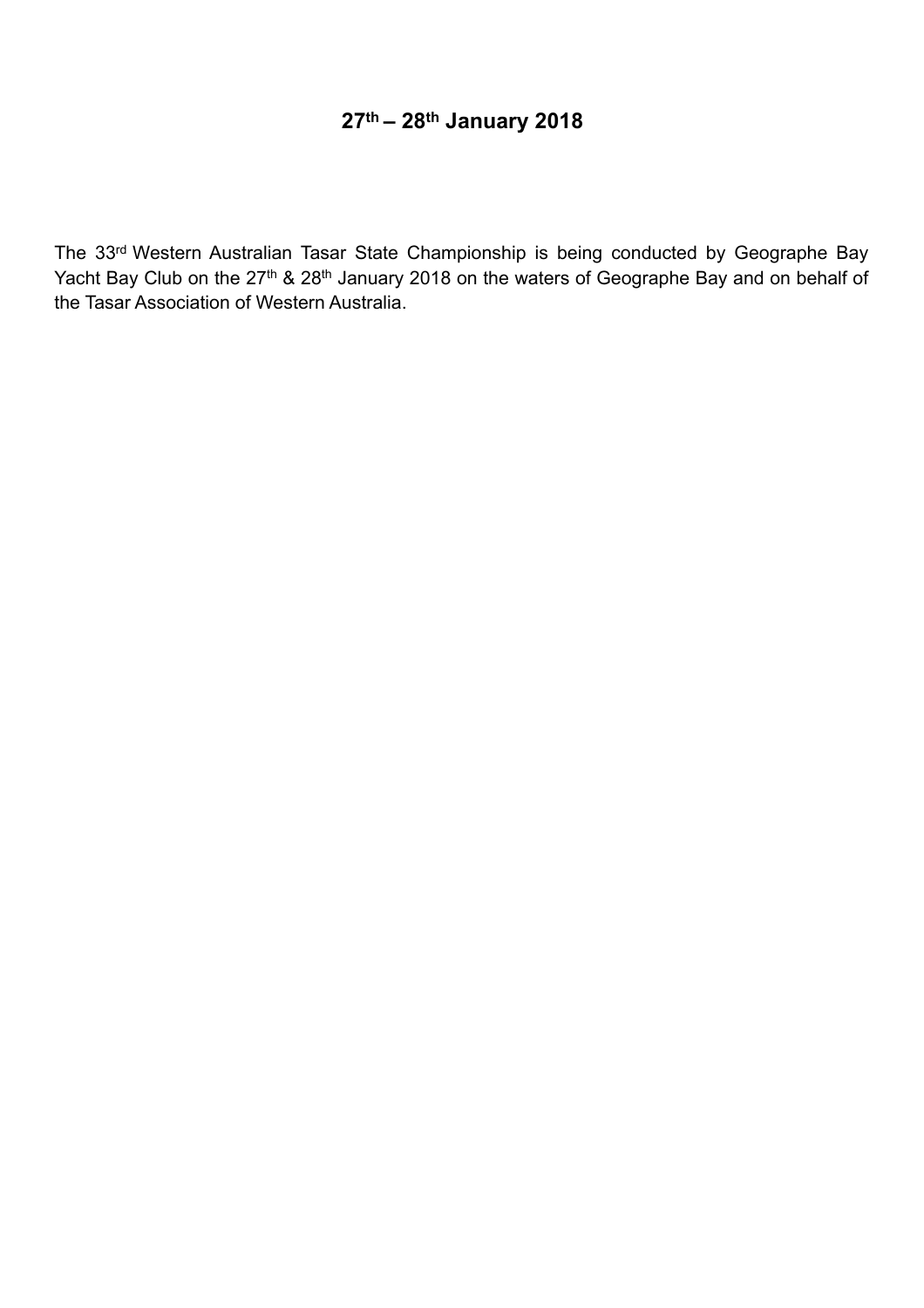ORGANISING AUTHORITY (OA): The Organising Authority will be Geographe Bay Yacht Club (Inc) (GBYC) 1 King St, Busselton WA.

#### 1. **Rules**

- 1.1.The regatta will be governed by the rules as defined in *The Racing Rules of Sailing (RRS)*.
- 1.2.The Race Committee reserve the right to utilize Gate Starts.
- 1.3.Rule 44.1 is changed so that the Two-Turns Penalty is replaced by the One-Turn Penalty.
- 1.4.Arbitration will be conducted in accordance with Appendix T.

#### **2. Advertising**

Boats may be required to display advertising supplied by the Organizing Authority.

#### **3. Eligibility and Entry**

- 3.1.The regatta is open to all boats of the Tasar Class that comply with the rules of the World Tasar Class Association.
- 3.2.All skippers shall be financial members of a Tasar Association which is a constituent of the World Tasar Council.
- 3.3.All competitors shall have a current Yachting Australia Membership.
- 3.4.Eligible boats may enter by completing the attached form and sending it, together with the required fee, to be received by TAWA no later than 1700 on the 12<sup>th</sup> January 2018.
- 3.5.Additional Late entry fee of \$20 will apply to entries received after 1700 on the 12th January 2018.

#### **4. Fees**

Required fees are as follows:

Regatta Entry Fee AUS \$90 including 2 x Sat night meal ticket.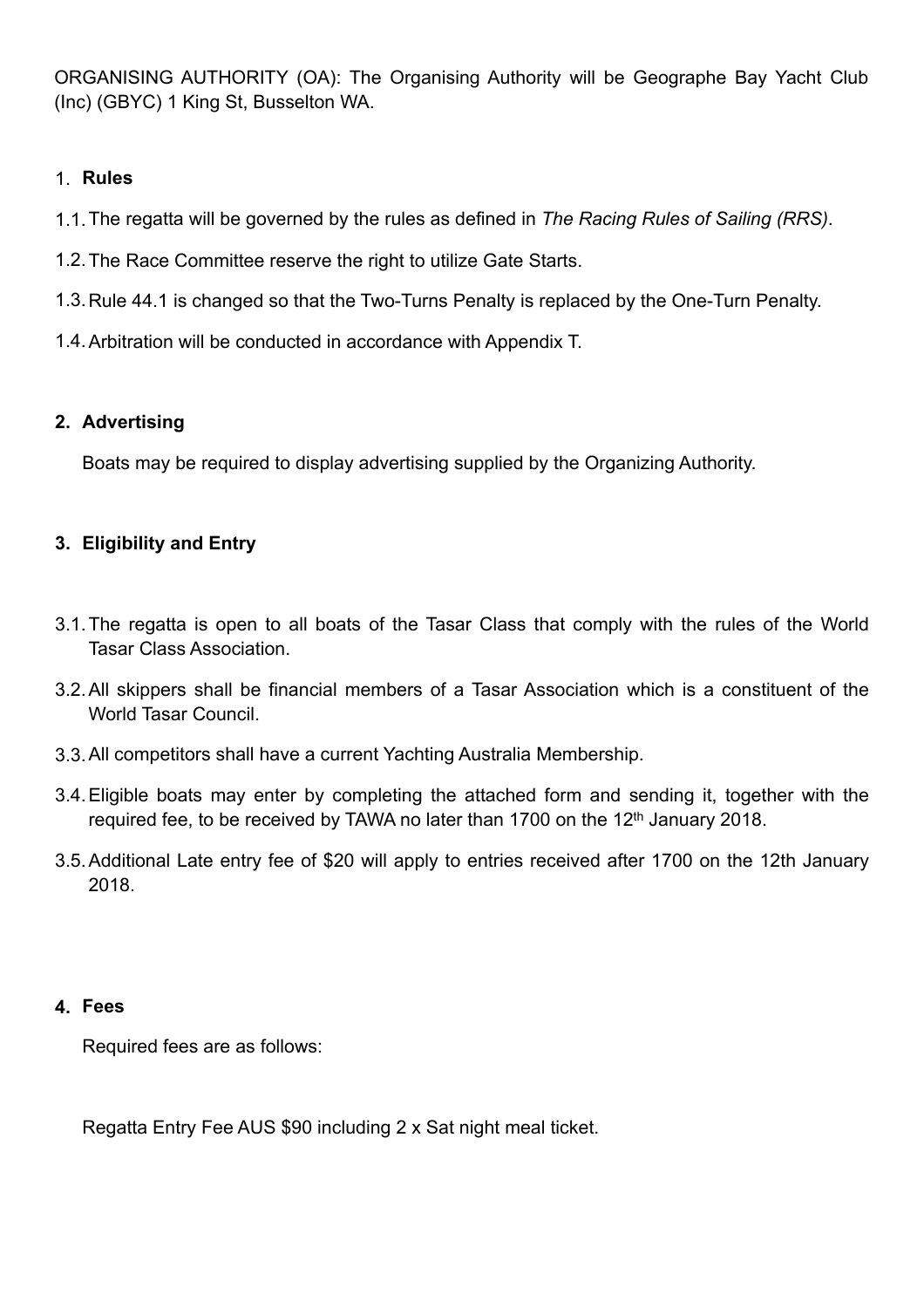Additional Late entry fee of \$20 will apply to entries received after 1700 Hours on the 12th January 2018.

Entries are non-refundable and are to be made via Direct Deposit to the TAWA account nominated on the official Entry Form and the Entry Form emailed to the TAWA Secretary ([tasarsinwa@gmail.com\)](mailto:tasarsinwa@gmail.com) or posted to: TAWA Secretary, PO Box 3039 Nedlands WA 6009

#### **5. Schedule of Events**

Registration, Measurement and Inspection: GBYC – 26<sup>th</sup> January 2018 1000 to 1200

GBYC gates will be open from 0800 on 26th January 2018 and can be opened prior to the event for storage. Please contact Anton Mann on 0419 281 899 for access, prior to the event. Access is easily available from 26<sup>th</sup> January 2018

Schedule:

 $GBYC - 26<sup>th</sup> -1000$  Registration

-1400 January Junior Helm Race/Cock of the Bay (not part of the state Championships)

#### **6. Racing Schedule**

| Day & Date                    | Race                                                                                         | Time of the first Warning<br><b>Signal</b> |
|-------------------------------|----------------------------------------------------------------------------------------------|--------------------------------------------|
| Saturday 27th January<br>2018 | Race session 1<br>Subsequent races to follow<br>Race session 2<br>Subsequent races to follow | 1000<br>1400                               |
| Sunday 28th January 2018      | First race of the day<br>subsequent races to follow if<br>required                           | 1000                                       |

Two races are planned for each race session subject to scheduling and weather conditions.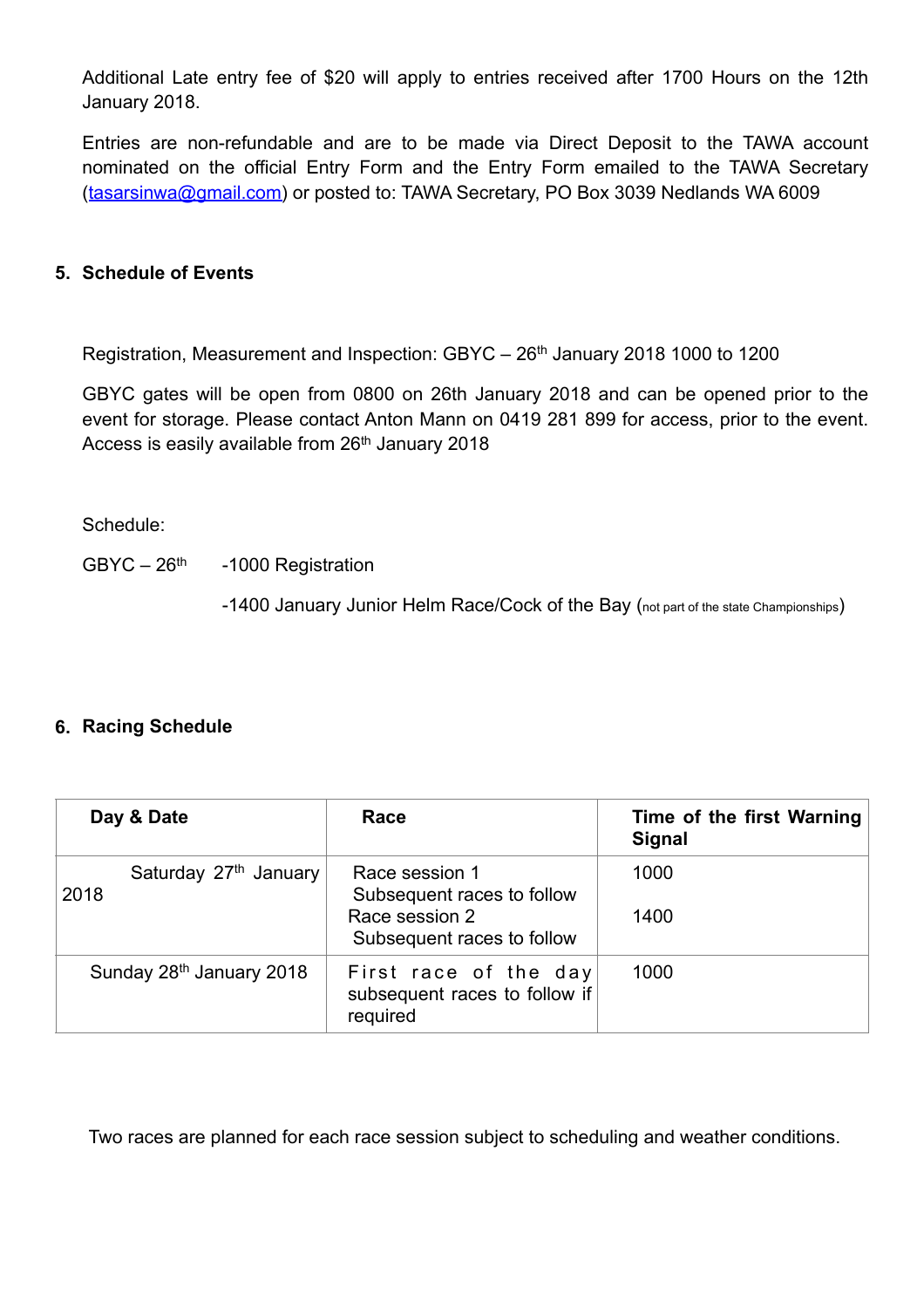No warning signal will be made after 1600 on 27th January 2018.

No warning signal will be made after 1600 on 28th January 2018.

#### **7. Measurement**

- **7.1.**Boat measurement and crew weigh-in will be in accordance with the Tasar Class Rules.
- **7.2.**Boats may be inspected for safety equipment and measurement compliance at any time during the regatta at the discretion of the Race Committee.
- **7.3.**It is the responsibility of each entrant to provide any supplementary weights necessary to ensure compliance with Tasar Class Rule 29. These must be presented at Registration. The Race Committee may reject at its discretion any form of supplementary weight it considers unsuitable.
- **7.4.**For measurement breaches or protests the protest panel may impose discretionary penalties which may be less than disqualification.

#### **8. Sailing Instructions**

Printed copies of the sailing instructions will be available at registration and may be available on the internet ([www.tasar.org\)](http://www.tasar.org) prior to the 26<sup>th</sup> January 2018.

#### 9. **Venue**

The regatta will be conducted by Geographe Bay Yacht Club on the waters of Geographe Bay. See Appendix A for map.

#### **10.The Courses**

The courses to be sailed shall consist of (approximately) equilateral triangles, or windward / leeward as described in the Sailing Instructions.

#### **11.Scoring**

- 11.1.The low-point scoring system, of RRS Appendix A.4.1 will apply.
- 11.2.Three races are required to be completed to constitute a series.
- 11.3. When fewer than five races have been completed, a boat's series score will be the total of her race scores.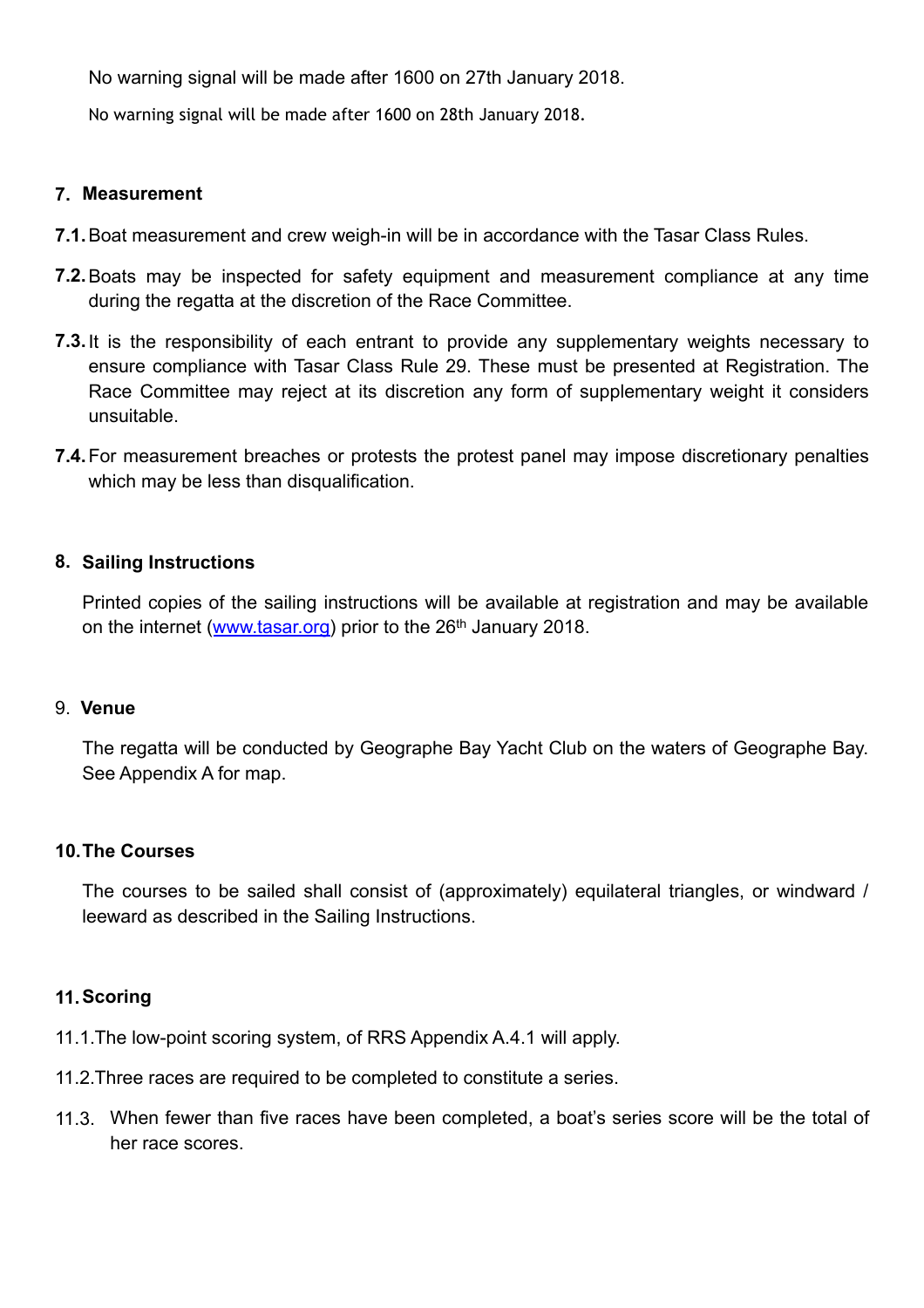- 11.4. When five to eight races are completed, a boat's series score will be the total of her race scores excluding her worst score.
- 11.5. When nine or more races have been completed, a boat's series score will be the total of her race scores excluding her two worst scores.
- 11.6. Handicaps and handicap scores will be determined by TAWA

#### **12.Radio Communications**

Except in an emergency, a boat shall neither make radio transmissions while racing nor receive radio communications not available to all boats. This restriction also applies to mobile telephones.

#### **13.Prizes**

Prizes will be given as follows:

| <b>Overall Championship Result</b>     | First, second and third |
|----------------------------------------|-------------------------|
| <b>Overall Handicap Result</b>         | First, second and third |
| <b>Overall State Champion</b>          | Perpetual Trophy        |
| <b>Overall State Handicap Champion</b> | <b>Perpetual Trophy</b> |
| Club Team Trophy (top 3 at each Club)  | Perpetual Trophy        |

Overall Championship prize winners are not eligible for Overall Handicap prizes.

Other prizes may be awarded at the discretion of the organising committee.

#### **14.Disclaimer of Liability**

Competitors participate in the regatta entirely at their own risk. RRS 4, Decision to Race. The organising authority will not accept any liability for material damage or personal injury or death sustained in conjunction with or prior to, during, or after the regatta.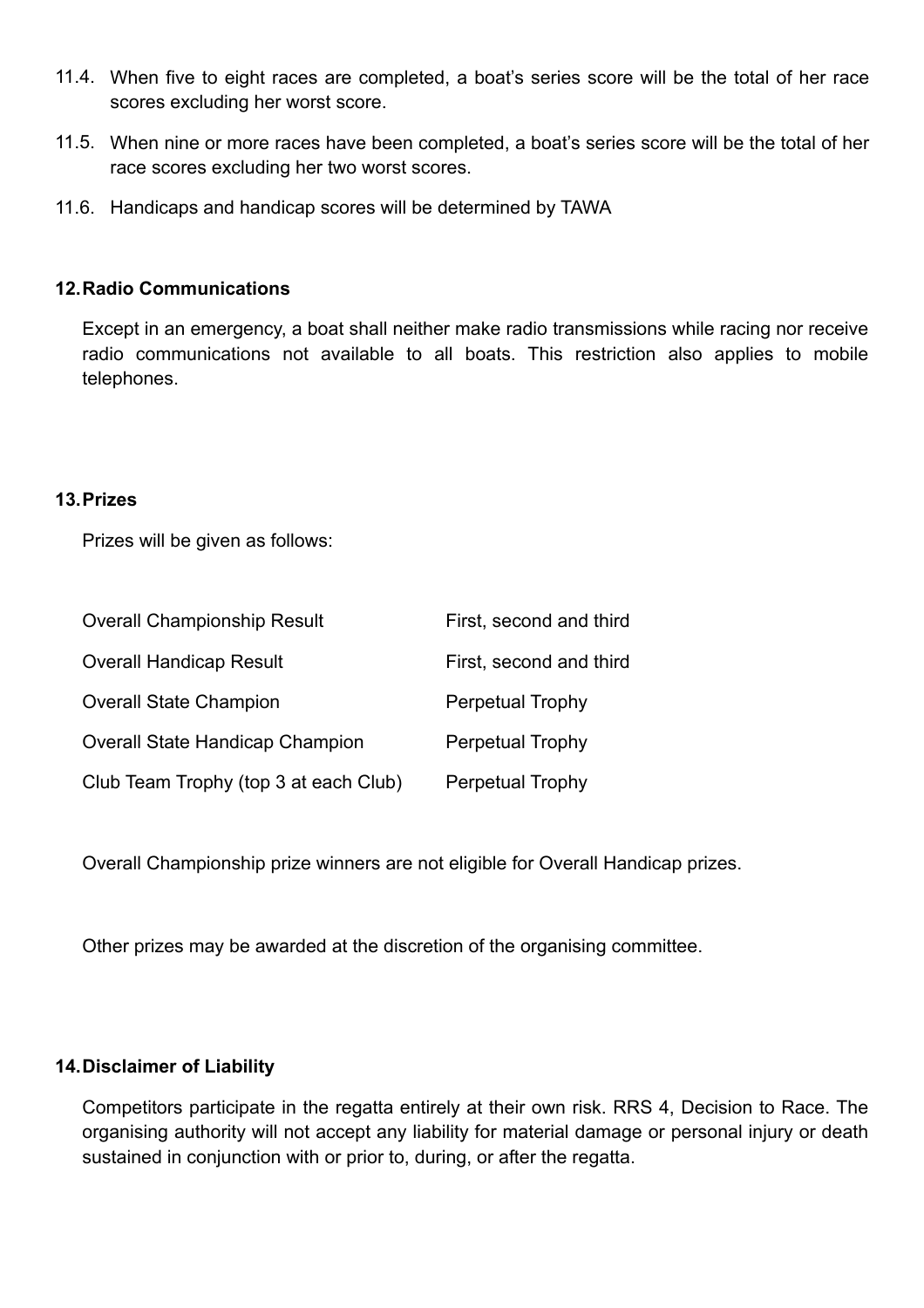#### **WARNING:**

Sailing and activities associated with it involve risks of personal injury, loss and damage and even death. The risks include but are not limited to, the risk of injury from collision, capsizing, falling overboard, being trapped under the sail or boat after capsize and impact with equipment. Any of these events can also result in death. The risks involved in this activity are heightened by:

- Adverse weather conditions
- Inadequate training
- Fatigue
- Inexperience
- Failure to maintain the boat
- Failure to supply and use the recommended safety equipment
- Failure to observe the RRS and the Sailing Instructions.

This warning is given as a risk warning pursuant to Section 5I of the Civil Liability Act 2002 (as amended). Having given this risk warning, Geographe Bay Yacht Club will not be held liable for any personal injury or death, however it may occur.

#### **15.Insurance**

Each participating boat shall be insured with valid third-party liability insurance with a minimum cover of not less than \$10,000,000.

#### **16.Rights to use name and likeness**

By participation in the event, competitors automatically grant to the Organizing Authority and the sponsors of the event, the right in perpetuity, to make, use and show, from time to time and at the discretion, any motion pictures, still pictures and live, taped or film television and other reproductions of him/her during the period of the competition for said event in which the competitor participated and in all material related to the said event without compensation.

#### **17.Social:**

- 17.1.Dinner is planned on Saturday 27th January 2018 at Busselton.
- 17.2.Presentations are planned for Sunday 28th January 2018 as early as possible and no later than 1800 at Geographe Bay Yacht Club
- 17.3.CAMPING: Due to City of Busselton regulations, camping on the yacht club grounds is permitted only for the duration of the regatta.

#### **18.Further Information**

For further information please contact:

#### **Tasar Association of Western Australia**

David Meehan Anton Mann

TAWA President TAWA Vice President